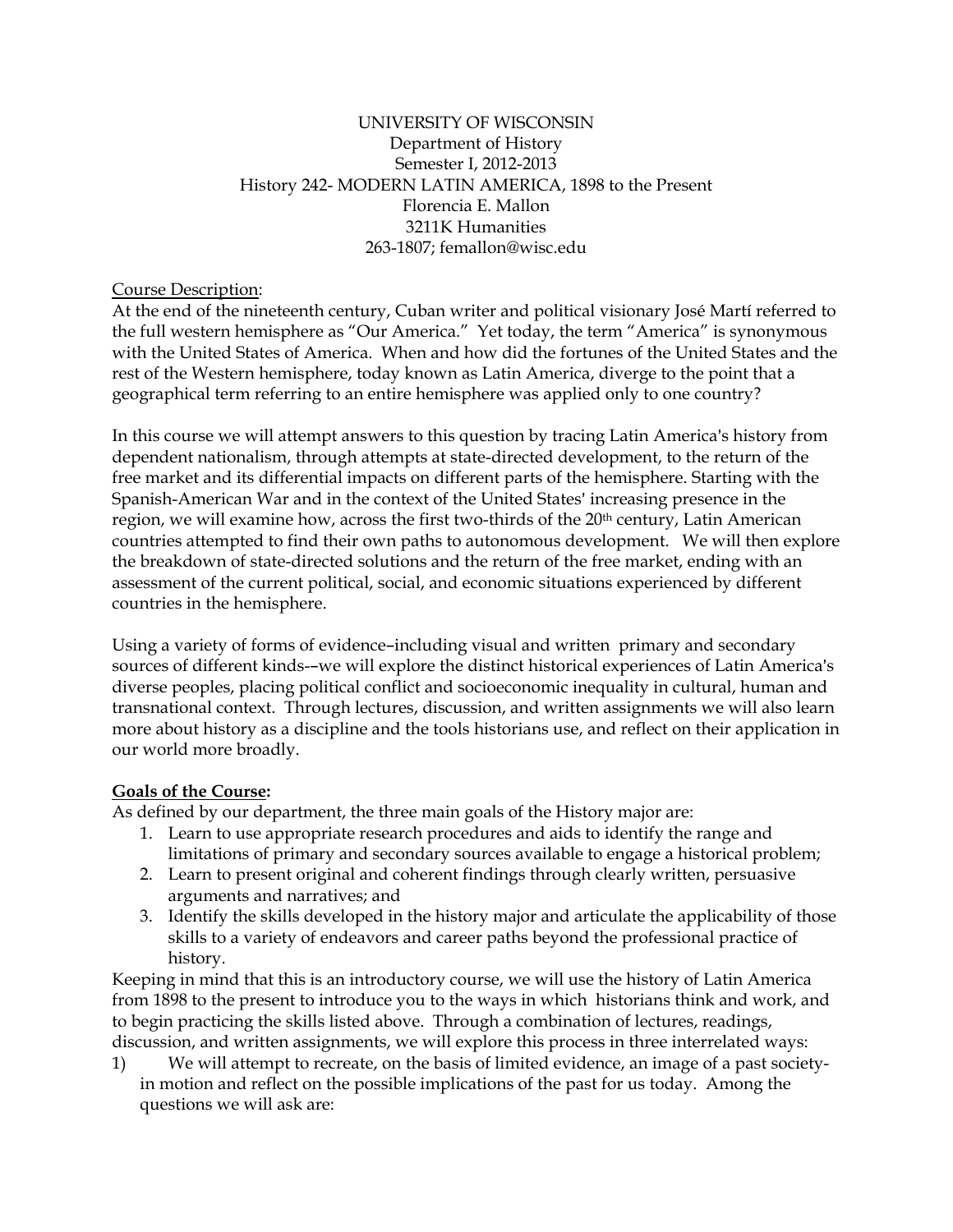- a) What was the nature of daily life?
- b) Who had power and who didn't, and why?
- c) How did a person's or a group's position in society affect their beliefs about themselves, their goals and their ability for conscious action, and the ultimate success or failure of their actions?
- d) How did this particular society become what it was?
- e) Can we apply this new knowledge to help us understand the present state of Latin American societies, and their relationship to other parts of the world?
- 2) In attempting to recreate an image of this past society-in-motion, we will, as all historians must, use partial, dispersed, and often contradictory forms of evidence.
	- a) This means we will need to analyze sources in relation to and in contradiction with each other, using their points of disagreement as a way to deepen the analysis of the whole.
	- b) This also means, of course, that, as all historians must, we will need to be conscious of the ways in which our own assumptions, taken from our own cultures and historical moment, affect the kinds of questions we ask.
	- c) While it is impossible entirely to avoid our own assumptions, trying to be aware of what they are and the ways in which they may affect our analysis is crucial to the ways in which we reconstruct the past.
	- d) **Objectivity, in this context, does not mean avoiding or hiding our own beliefs, but working from an understanding of what they are. Objectivity, while absolutely crucial to our work, is not an endpoint, but a process.**

After collecting and analyzing these dispersed and contradictory sources, as all historians do, we will put the evidence we have collected together into an overall narrative. We will organize this story around two different, but related, thematic threads: change over time (chronology); and unexpected connections among pieces of evidence previously dispersed (causal and conceptual linkages).

## **Course Requirements and Assignments**:

The readings, discussion topics, and assignments in the course are designed to help us meet the goals outlined above. Each unit will contain a week in which we step back from the grind of lectures and readings to think through a major theme in the class, and to use what we are learning to analyze, in lecture, a primary document. The unit will then conclude with a paper that places the theme of the unit into a specific chronological and geographical context. In each of these written assignments, you will be expected to use evidence from lectures, readings, and discussion to construct an argument. The analysis will also need to be grounded in the relevant lecture and discussion materials. A worksheet will be provided two weeks before each due date to help students think through their papers in consultation with the professor and their T.A.

Each unit paper, worth 25% of your grade, will center on the analysis of a document read in class and will ask you to compare it to other readings, whether primary or secondary, and other sources, including images and film. Each assignment is designed with two goals in mind: first, to help you review, summarize, and understand the materials in that unit; and second, to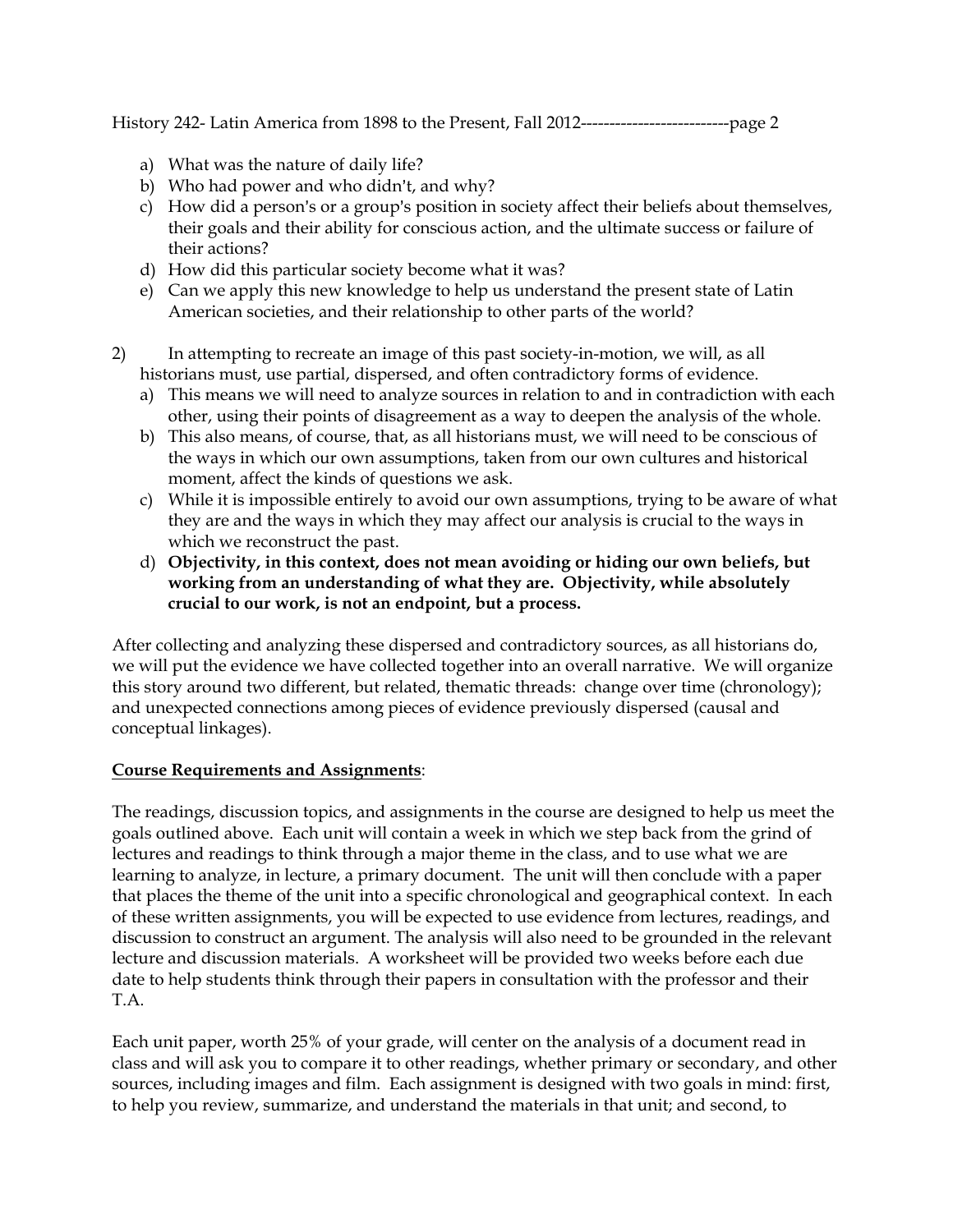practice one of the main skills historians use. The last 25% of your grade will depend on your performance and attendance in discussion section. Your T.A. will share with you his or her criteria for performance in discussion.

**Honors Credit is available in the course.** Students interested in honors credit work individually with me, and need to meet with me **by the third week in the semester** to work out a viable project. **PLEASE NOTE:** Since I am Chair of the History department, I will only be able to work with 4 people total. I will apply the first come, first served principle; but in addition, if you have not presented me with a viable proposal, bibliography and schedule of work by the 5th week we will not be able to work together.

## **Required Reading:**

**Please Note: The books listed below has been ordered exclusively at Rainbow Bookstore Cooperative, 426 W. Gilman, 257-6050. They are also on three-hour reserve at the College Library in Helen C. White.** 

Daniel Jaffee, *Brewing Justice: Fair Trade Coffee, Sustainability, and Survival* (Berkeley: University of California Press, 2007).

Florencia E. Mallon, *Courage Tastes of Blood: The Mapuche Community of Nicolás Ailío and the Chilean State, 1902-2001* (Durham, NC: Duke University Press, 2005).

**There is also a xerox packet available at the Humanities Copy Center, 1650 Humanities Bldg., 263-1803; Hours M-F, 7:45-11:45 A.M., 12:30-4:00 P.M. Its contents are listed, in order of assignment, at the end of the syllabus. There will also be copies on three-hour reserve at the College Library in Helen C. White.**

## **A Statement on Grading Policy**:

1) Criteria for grading: in general, an assignment receives an A when it combines three things:

- Originality or a willingness to take intellectual and/or analytical risks;
- Command of the lecture, reading, and other materials in the class and an effective use of these as evidence to back up your points;
- A writing style that is clear and grammatically correct so that it doesn't get in the way of the content of the assignment.

2) Grading is not an exact science, and mistakes can be made. If you feel that you have been given a grade in error, you need to take the following steps, in the order listed:

- Reread your assignment. Sometimes what you think you argued did not entirely make it onto the page, and it's important to reread and make sure that your impression of what you said is actually what you did say.
- If after rereading you still feel that an error was made, see your TA and provide specific **examples** of what you feel you did not get credit for.
- Your TA will then reread the assignment, and will have three options: raise the grade, lower the grade, or leave it the same.
- If you still feel that you have not been given adequate credit for your work, you may ask the professor to read the assignment, once again providing specific examples of what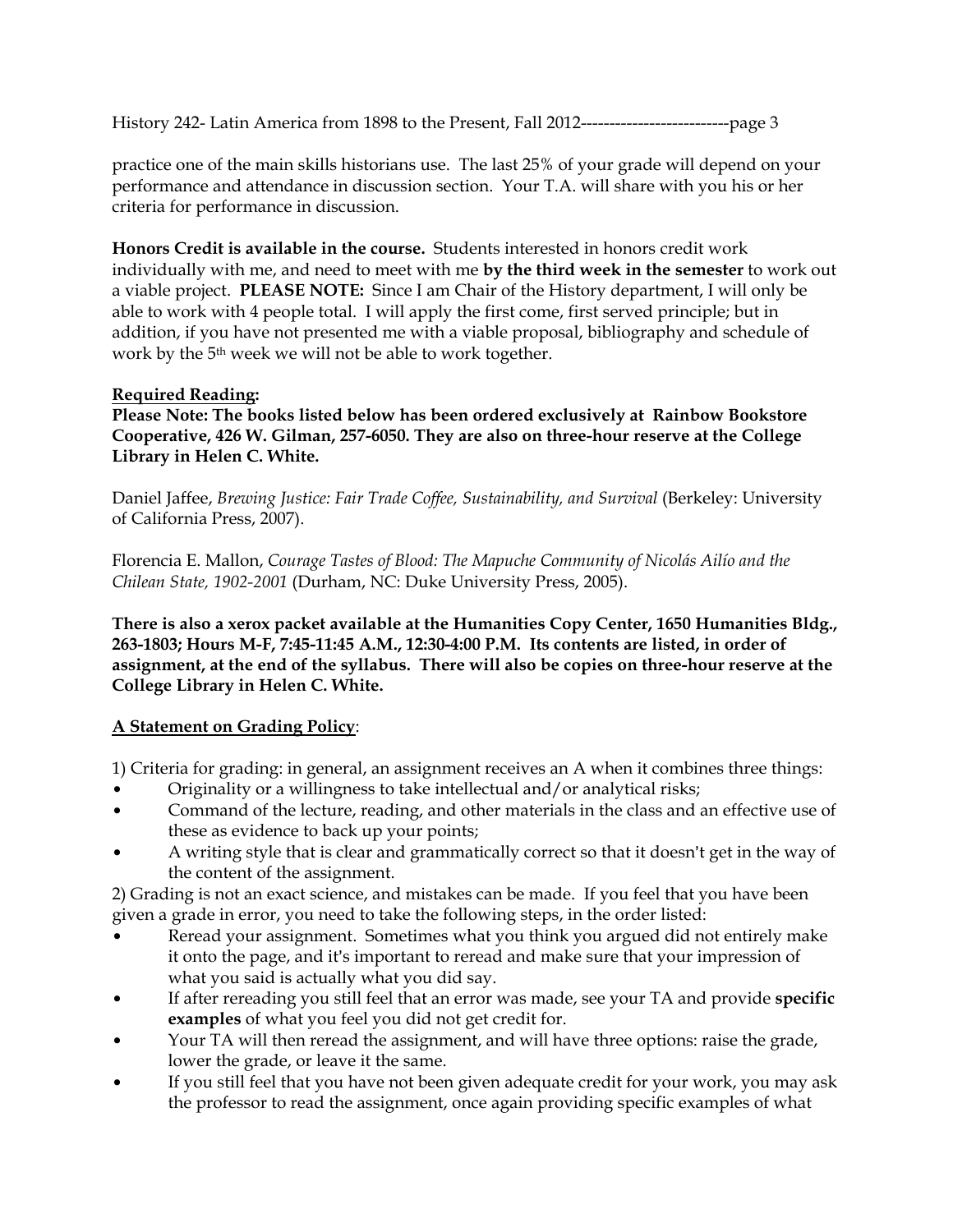you feel you did not get credit for. The professor will also have the options of raising, lowering, or leaving the grade the same.

3) Discussion counts for 25% of the overall grade, which means that a student who does not attend discussion section cannot get an A in the class, no matter how well s/he does on the rest of the assignments. **Remember, however, that the purpose of discussion is to help students put the different parts of the course together, so those who do not attend discussion regularly will likely do poorly on the papers as well.** Discussion grades are based on both attendance and participation, and your TA will share with you the specifics of his or her criteria of evaluation.

4) Policy for late assignments: A student who knows that a paper will be late must get in touch with his or her TA a minimum of **48 hours** before the due date and time in order to negotiate an extension. Emergencies will be handled on a case-by-case basis. Assignments that are late without explanation will be docked a half-grade for each 24 hours they are late.

## **SCHEDULE OF LECTURES, READINGS, AND WRITTEN ASSIGNMENTS:**

### **Unit I- Postcolonialism, Development, and Internal Contradictions, 1898-1950**

Week 1, 5-7 Sept. Postcolonial Legacies (I): Fragmented Nations and Foreign Intervention Wed., 5 Sept: Explanation of the Syllabus and Introduction to the Cuban Case Fri., 7 Sept.: Discussion of Documents:

- Introduction by the Editors to the section called "The Struggle for Independence," in Aviva Chomsky, Barry Carr and Pamela Maria Smorkaloff, eds., *The Cuba Reader: History, Culture, Politics* (Durham, NC: Duke University Press, 2003), p.113.
- Carlos Manuel de Céspedes, "Freedom and Slavery," in *The Cuba Reader*, pp. 115-17.
- John J. Johnson, "U.S. Cartoonists Portray Cuba," in *The Cuba Reader*, pp. 135-38.
- \$ José Martí, "José Martí's 'Our America'," in *The Cuba Reader*, pp. 122-27.

## **NO SECTIONS FIRST WEEK**

Week 2, 10-14 Sept.- Postcolonial Legacies (II): The Struggle for the Nation in Mexico, 1910-1930 Reading: Friedrich Katz, "Pancho Villa and the Attack on Columbus, New Mexico," *American Historical Review*, 83:1 (February 1978), pp. 101-130.

Week 3, 17-21 Sept.- Postcolonial Legacies (III): The Limitations of Export Production and Foreign Investment

Reading: \*Fernando Ortiz, "The Cuban Counterpoint," in *The Cuba Reader*, pp. 239-43. \*Lawrence A. Clayton, "William Russell Grace: Merchant Adventurer," in Judith Ewell and William H. Beezley, *The Human Tradition in Latin America: The Nineteenth Century* (Wilmington, Del.: Scholarly Resources, 1989), pp. 189-202.

\*Document: T. Esquivel Obregón, "Labor, Its Problems and Their Solution in Latin America," in Marrion Wilcox and George Edwin Rines (eds.), *Encyclopedia of Latin America* (New York: The Encyclopedia Americana Corporation, 1917), pp. 40-54.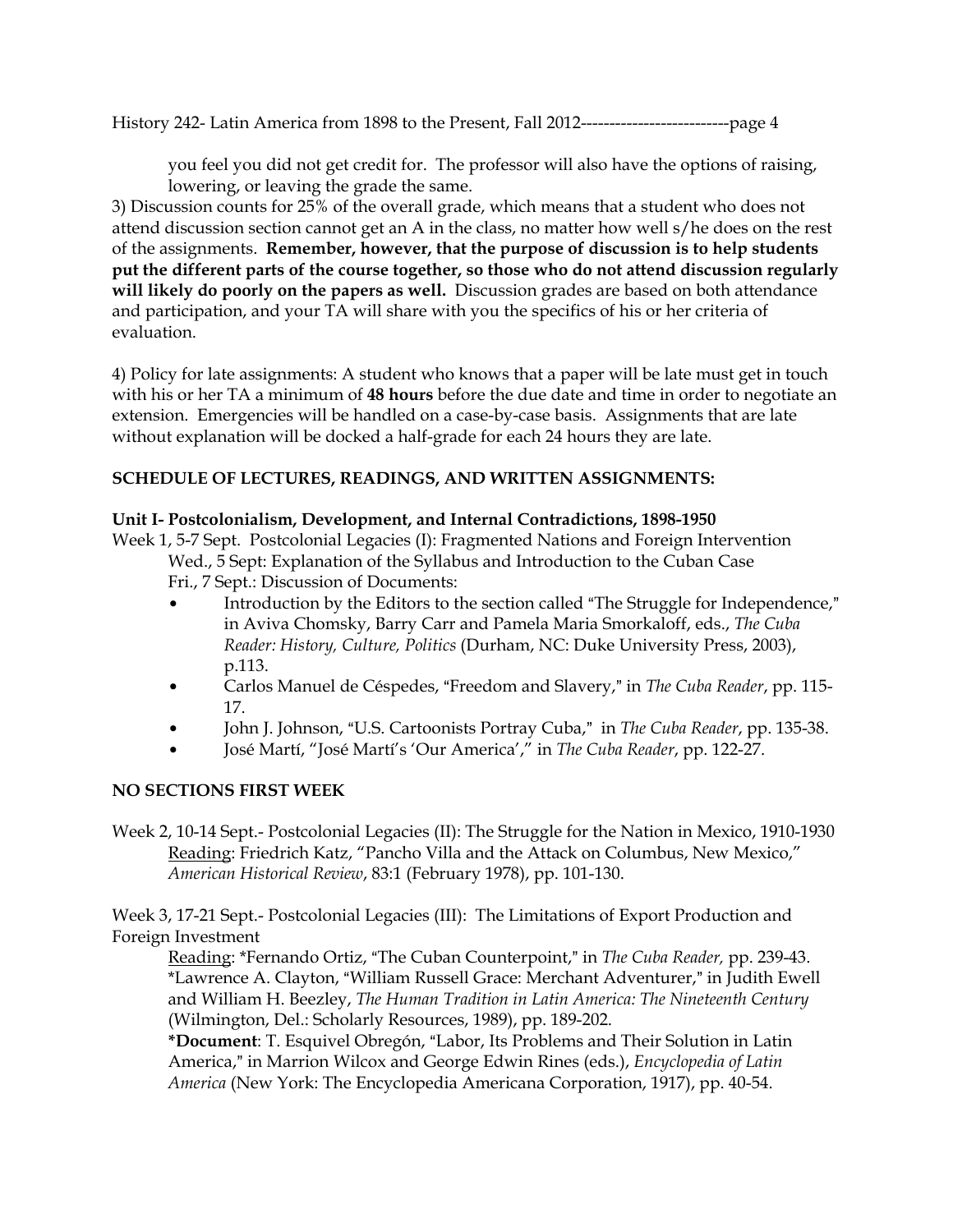### **WORKSHEET FOR FIRST PAPER WILL BE HANDED OUT ON WEDNESDAY, 9/19**

Week 4, 24-28 Sept.- Postcolonial Legacies (IV): Export Production, the State, and Obstacles to Change

Documents to be Discussed Friday in Class:

- Raúl Prebisch, "Latin America: A Problem in Development," 1970/71 Hackett Memorial Lecture, Institute of Latin American Studies, University of Texas at Austin.
- Jacques Chonchol, "Land Tenure and Development in Latin America," in Claudio Veliz (ed.), *Obstacles to Change in Latin America* (New York: Oxford University Press, 1965), pp. 75-90.

#### **Unit II- The Rise and Fall of the Activist State, 1940-1990**

Week 5, 1-5 Oct.- How Far Can the Pie Expand? Populism

Reading: \*Eduardo Elena, "What the People Want: State Planning and Political Participation in Peronist Argentina, 1946-1955," Journal of Latin American Studies, 37 (2005), pp. 81-108.

\*Daniel James, *Doña María*=*s Story: Life History, Memory, and Political Identity* (Durham, NC: Duke University Press, 2000), pp. 45-84.

### **\*\*\*\*PAPER FOR UNIT I DUE IN CLASS, WEDNESDAY, OCTOBER 3\*\*\*\***

Week 6, 8-12 Oct.- Reform or Revolution? Guatemala and Cuba in the 1950s

Reading: \* Rosalie Schwartz, "The Invasion of the Tourists," in *The Cuba Reader*, pp. 244-52.

\*Fidel Castro, "History Will Absolve Me," in *The Cuba Reader*, pp. 306-14. \*Herbert L. Matthews, "The Cuban Story in the New York Times," in *The Cuba Reader*, pp. 326-332.

Week 7, 15-19 Oct.- Guerrillas in Power: The Case of Cuba

Reading: \*"Che Guevara on Revolution: Letter to Carlos Quijano, Editor of the Montevideo Weekly 'Marcha'," in Jay Mallin (ed.), "Che "Guevara on Revolution: A *Documentary Overview* (Coral Gables, Florida: University of Miami Press, 1969), pp. 128- 43.

\*Che Guevara, "The Essence of Guerilla Warfare," excerpt in Chasteen and Wood, pp. 253-258.

\*Medea Benjamin, Joseph Collins and Michael Scott, "How the Poor Got More," in *The Cuba Reader,* pp. 344-53.

Week 8, 22-26 Oct.- Revolution in Central America, 1979-1990

Reading: **\***Víctor Montejo, *Voices from Exile: Violence and Survival in Modern Maya History* (Norman: University of Oklahoma Press, 1999), pp. 42-104.

### In Section: Discussion of entire excerpt. In Lecture: Further Discussion of "One Man's **Testimony,**@ **pp. 82-104.**

Week 9, 29 Oct.-2 Nov.- Was Revolution Ever Viable? Cuba in Latin American Perspective Reading: Florencia E. Mallon, *Courage Tastes of Blood: The Mapuche Community of Nicolás*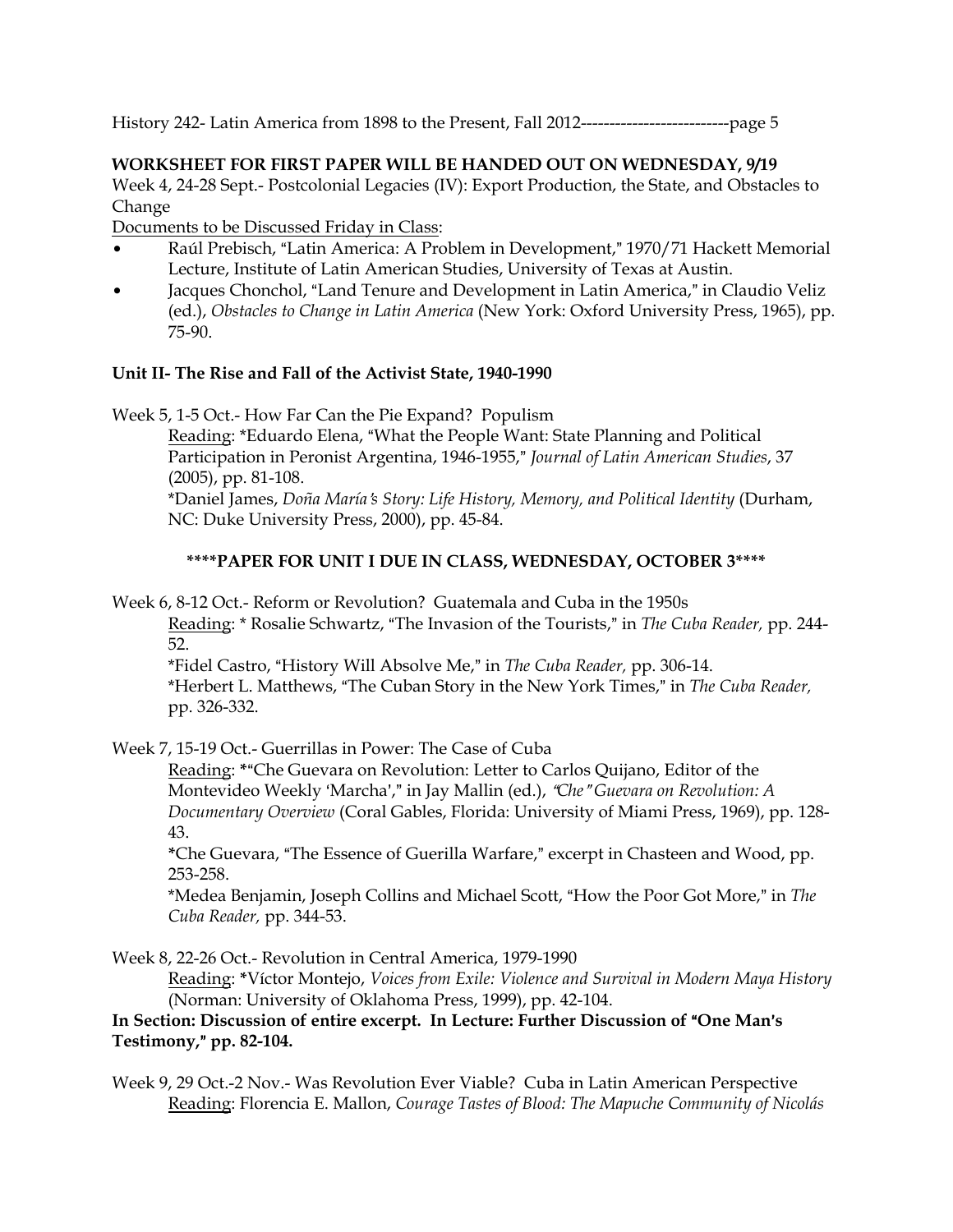*Ailío and the Chilean State, 1906-2001* (Durham, NC: Duke University Press, 2005), 1-135. **\*Document for the Week:** "A Mapuche Land Takeover, 1970." **WORKSHEET FOR SECOND PAPER WILL BE HANDED OUT ON FRIDAY, 11/2** 

Week 10, 5-9 Nov.- Crisis, Repression and the Return of the Free Market Reading: Mallon, *Courage Tastes of Blood*, pp. 136-248.

### **Unit III- Neoliberalism and Its Discontents, 1973 to the Present**

Week 11, 12-16 Nov.- Free Trade and Globalization: an Overview of the Washington Consensus Reading: Daniel Jaffee, *Brewing Justice: Fair Trade Coffee, Sustainability, and Survival* (Berkeley: University of California Press, 2007), pp. xi-92.

## **\*\*\*PAPER FOR UNIT II DUE IN CLASS ON FRIDAY, NOVEMBER 16\*\*\***

Week 12, 19-21 Nov.- Free Trade in Latin America: Mobility of Capital, but not of Labor? Reading: Jaffee, *Brewing Justice*, pp. 93-198.

# **\*\*Because of Thanksgiving, instead of full-fledged lectures we will combine viewing a film with discussion of the film and the reading, in two parts, on Monday and Wednesday. THERE WILL BE NO SECTIONS THIS WEEK\*\***

**"Sin Nombre," California: Focus Features, 2009; Written and Directed by Cary Joji Fukunaga. 96 minutes.** A movie about the perilous journeys that migrants make across Mexico to the U.S.-Mexican border, journeys that criss-cross with local perils, gang violence, and increasing economic desperation as they try to make it across the border into the United States.

- Week 13, 26-30 Nov.-Free Trade, Fair Trade: A Move Toward Social Justice? Reading: Jaffee, *Brewing Justice*, pp. 199-266.
- Week 14, 3-7 Dec.- Neoliberal Citizenship and New Forms of Politics Reading: Charles R. Hale and Rosamel Millamán, "Cultural Agency and Political Struggle in the Era of the *Indio Permitido*,"in Doris Sommer (ed.), *Cultural Agency in the Americas* (Durham, NC: Duke University Press, 2006), pp. 281-304.
- Week 15, 10-14 Dec.- The Strengths and Limitations of the Pink Tide Reading: Forrest Hylton and Sinclair Thomson, *Revolutionary Horizons: Past and Present in Bolivian Politics* (London/New York: Verso Books, 2007), pp. 95-154.

## **WORKSHEET FOR THIRD PAPER WILL BE HANDED OUT ON MONDAY, 12/10**

## **\*\*NO EXAM IN THE CLASS; PAPER FOR UNIT III DUE LATEST THURSDAY, DEC. 20\*\***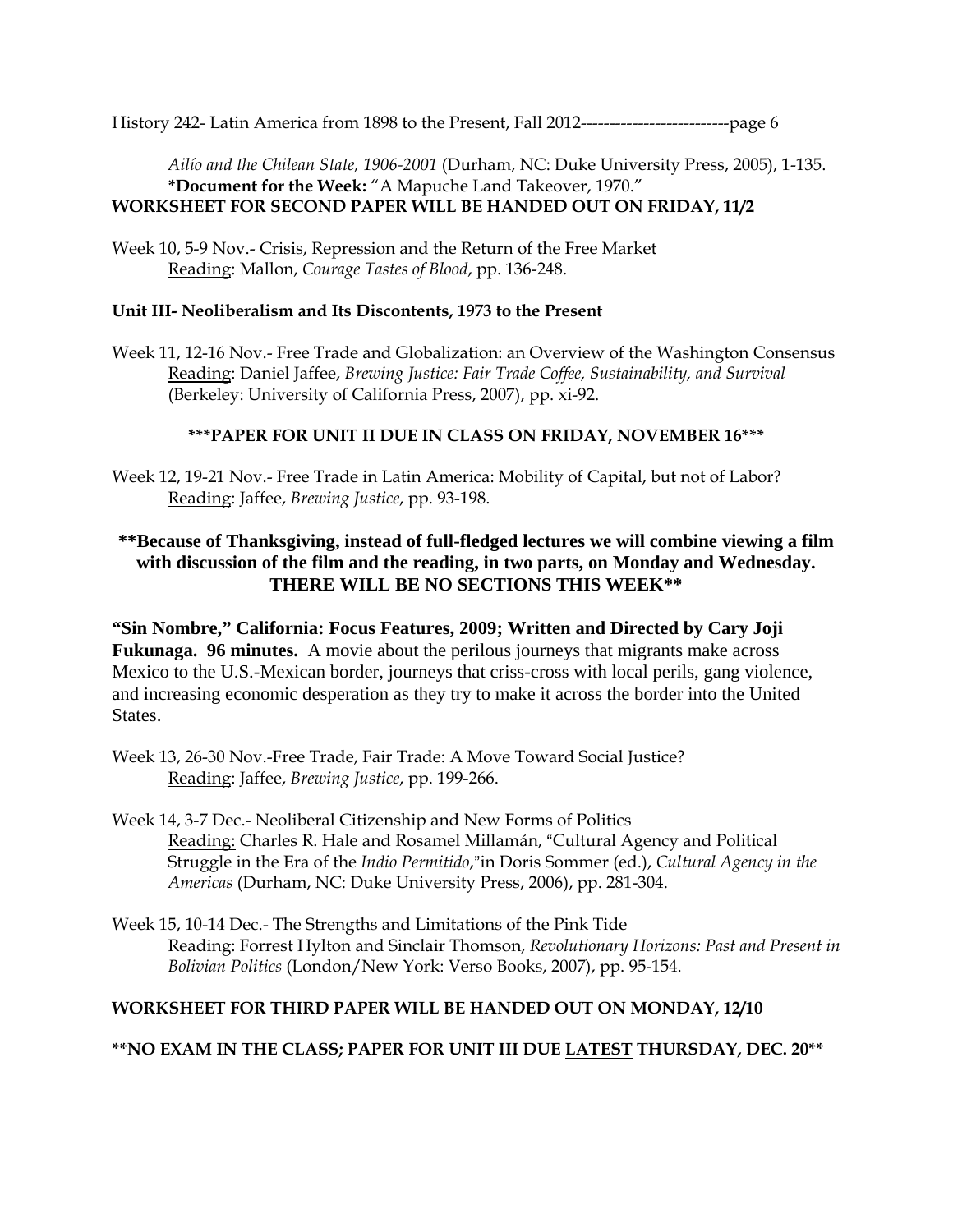### **LIST OF READINGS IN XEROX PACKET**

1) Introduction by the Editors to the section called "The Struggle for Independence," in Aviva Chomsky, Barry Carr and Pamela Maria Smorkaloff, eds., *The Cuba Reader: History, Culture, Politics* (Durham, NC: Duke University Press, 2003), p.113.

2) Carlos Manuel de Céspedes, "Freedom and Slavery," in *The Cuba Reader*, pp. 115-17.

3) New York Journal, "The Explosion of the *Maine*," in *The Cuba Reader*, pp. 130-34.

4) John J. Johnson, "U.S. Cartoonists Portray Cuba," in *The Cuba Reader*, pp. 135-38.

5) Fifty-Fifth Congress, Second Session, "The Devastation of Counterinsurgency," in *The Cuba Reader*, pp. 139-42.

6) Friedrich Katz, "Pancho Villa and the Attack on Columbus, New Mexico," *American Historical Review*, 83:1 (February 1978), pp. 101-130.

7) Fernando Ortiz, "The Cuban Counterpoint," in *The Cuba Reader*, pp. 239-43.

8) Lawrence A. Clayton, "William Russell Grace: Merchant Adventurer," in Judith Ewell and William H. Beezeley, *The Human Tradition in Latin America: The Nineteenth Century* (Wilmington, Del.: Scholarly Resources, 1989), pp. 189-202.

9) T. Esquivel Obregón, "Labor, Its Problems and Their Solution in Latin America," in Marrion Wilcox and George Edwin Rines (eds.), *Encyclopedia of Latin America* (New York: The Encyclopedia Americana Corporation, 1917), pp. 40-54.

10) Raúl Prebisch, "Latin America: A Problem in Development," 1970/71 Hackett Memorial Lecture, Institute of Latin American Studies, University of Texas at Austin.

11) Jacques Chonchol, "Land Tenure and Development in Latin America," in Claudio Veliz (ed.), *Obstacles to Change in Latin America* (New York: Oxford University Press, 1965), pp. 75-90.

12) Eduardo Elena, "What the People Want: State Planning and Political Participation in Peronist Argentina, 1946-1955," *Journal of Latin American Studies*, 37 (2005), pp. 81-108.

13) Daniel James, *Doña María*=*s Story: Life History, Memory, and Political Identity* (Durham, NC: Duke University Press, 2000), pp. 45-84.

14) Rosalie Schwartz, "The Invasion of the Tourists," in *The Cuba Reader*, pp. 244-52.

15) Fidel Castro, "History Will Absolve Me," in *The Cuba Reader*, pp. 306-14.

16) Herbert L. Matthews, "The Cuban Story in the New York Times," in *The Cuba Reader*, pp. 326-332.